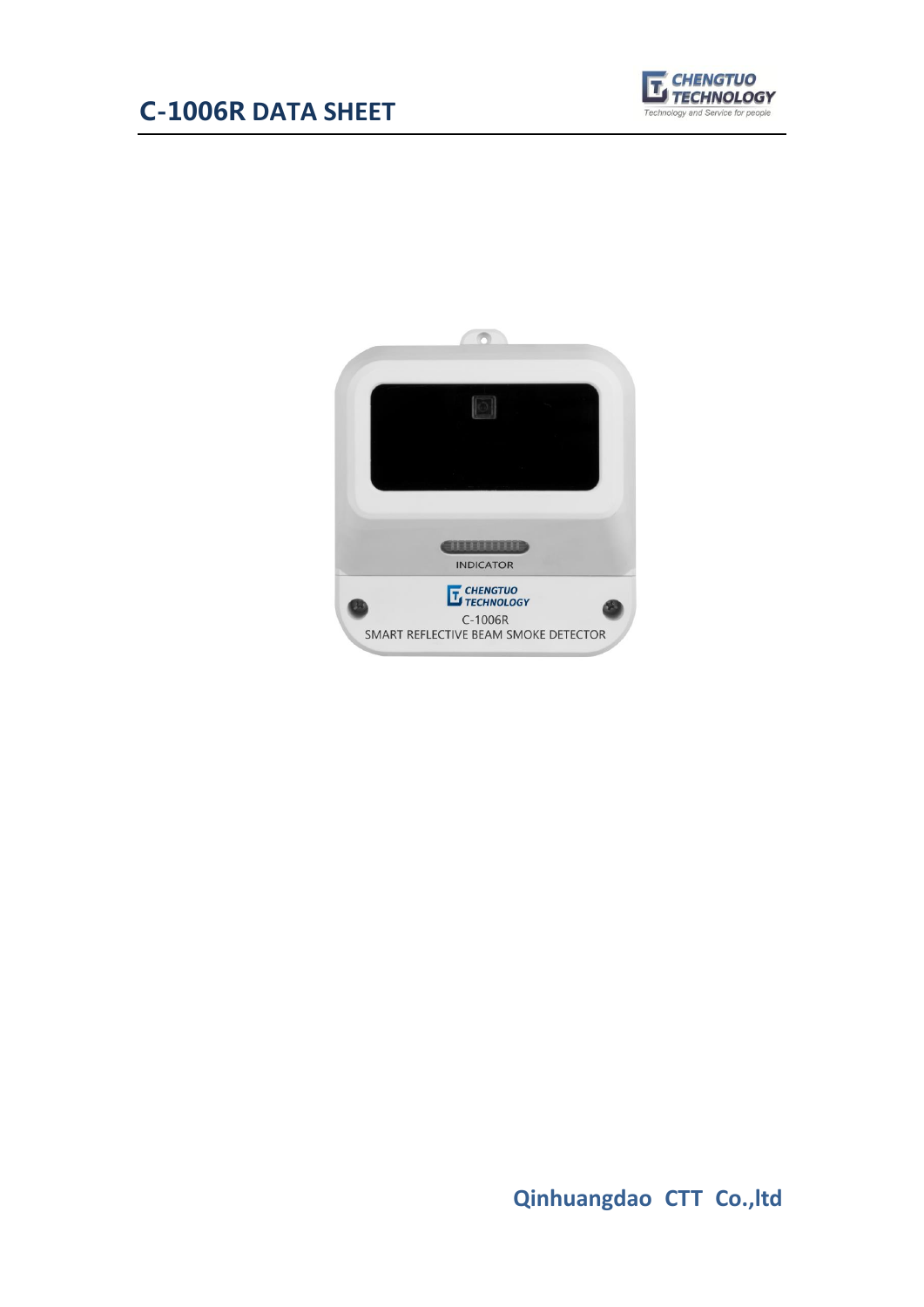### C-1006R **DATA SHEET**



#### **1 Production Description**

C-1006R Smart Reflective Beam Smoke Detector (the detector) is a two-wire conventional reflective beam smoke detector, which is uniquely suited for protecting open areas with high ceilings, where other methods of smoke detection are difficult to install and maintain.

The detector consists of a transmitter/receiver unit and a reflector. When smoke enters the area between the unit and the reflector, the smoke causes a reduction in the signal. When the smoke level reaches the predetermined threshold, an alarm is activated. The detector has three standard sensitivity selections to meet different environment and demands of the users.

The advantage of detector is that it is easier installation and commission. By using hand held programmer, the laser beam pointer can be turn on to help localization. If the detector is powered on, it will automatically adjust itself using advanced software algorithms to choose the optimum parameters for the specific environment.

The detector is ideal for use high ceiling and wide areas such as historic architecture, warehouses, airports, stations, etc.

#### **2 Features and Benefits:**

- 1.Wiring convenience, two-bus and non-polarity.
- 2.Over-voltage Protection, protection of wrong power connection of power supply.
- 3.Ultra low power, ultra-low standby current and alarm current.

4.Convenient commission, the function of auxiliary positioning and automatic calibration.

- 5.Three users programming sensitivity adjustment.
- 6.Auto compensation for factors weakening received signals.